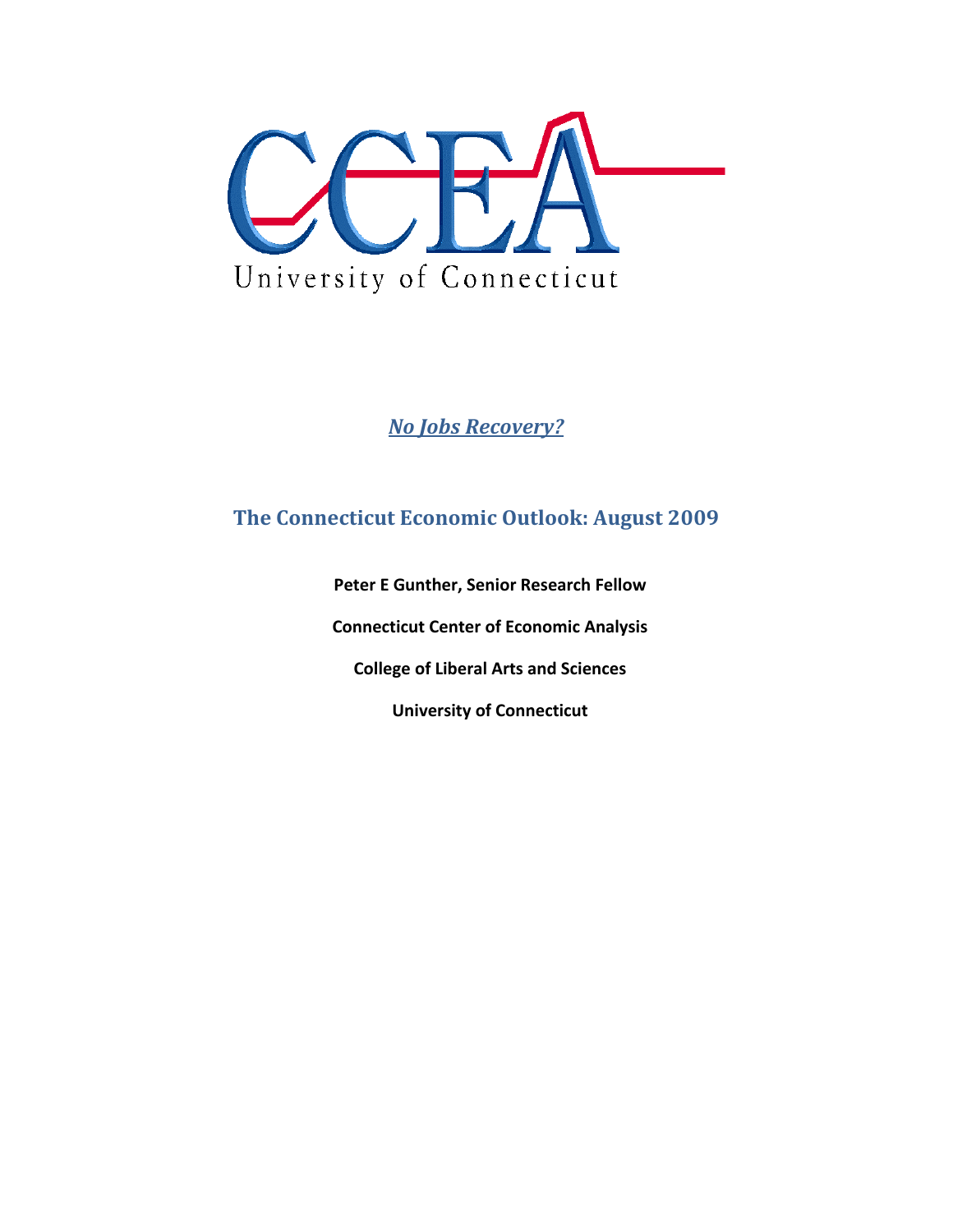## *No Jobs Recovery?*

### **SUMMARY**

Output may have bottomed and even begun to expand. Federal and international stimuli seem to be taking hold, with the expectation it will generate a 1% national annual growth rate this quarter (2009Q3). Current projections see growth rising to 3.5% by the second quarter of 2010, then holding that pace to 2011Q2. But this output growth will do little for employment. There is small hope the nation will see job creation before the middle of 2010; Connecticut's labor markets may see no growth for much longer.

Seasonally adjusted (SA) employment in Connecticut of 1,641,000 in 2009's second quarter was down 65,000 from its peak a year earlier (2008Q2). This CEEA Outlook, with the slow national recovery, sees employment possibly declining a further 35,000 over the next year. Given a strengthening national recovery, CT employment will stop contracting and flatten out at about 1,620,000—below the level of employment Connecticut enjoyed at the beginning of 1990. *But the reasonably strong national growth assumed here is insufficient to generate new jobs in Connecticut through the forecast period.*

This is consistent with the national pattern, where real unemployment continues to rise well into 2010. The recent improvement in seasonally adjusted national unemployment rate to 9.4% hides the reality that labor force participation dropped nearly a half million and the work week shrank. Taking those developments into account drives current unemployment close to 12%, the highest since World War II. Connecticut's workforce itself has shrunk by 9,000 in the past six months—if not for that shrinkage, the current state unemployment rate would be approaching 9% rather than the official rate of 8.0%.

Another important development is that, unlike earlier recessions and akin to the Great Depression, seniors, those over 55, are increasingly remaining in the labor force, due in part to the damage done to their pensions and wealth by the financial tsunami of the last eighteen months. In the absence of new job creation, senior's increased labor force participation continues to limit available job opportunities for younger demographics, particularly African-Americans and new entrants to the labor force—those aged 16‐24.

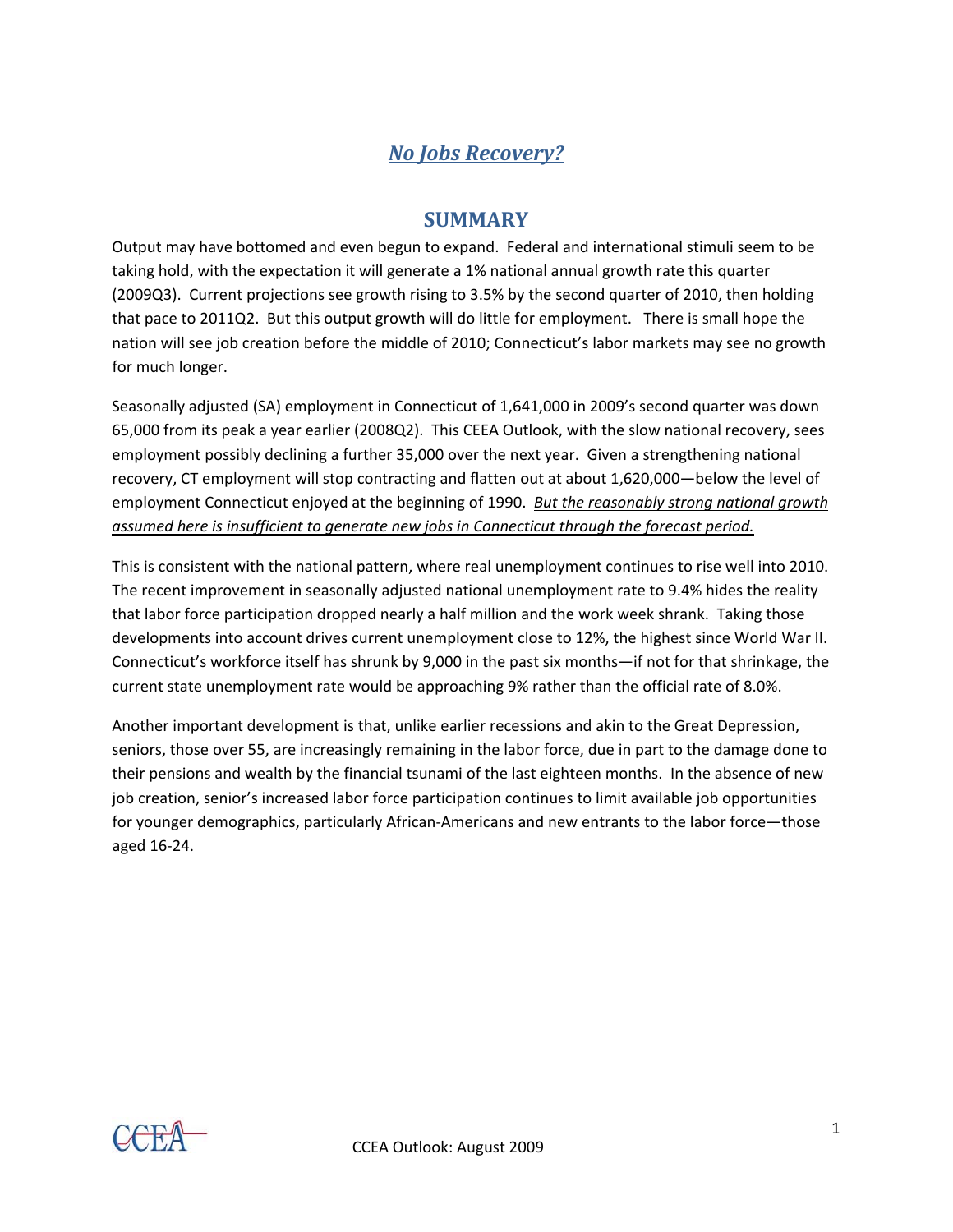## **Introduction**

Continuing a pattern, the Bureau of Economic Analysis has again revised Connecticut's real aggregate output for 2005 to 2008; these revisions reveal significantly slower growth than reported in our forecasts. The new BEA estimate for 2008 puts the state's output below the old estimate for 2007—a decline in a year that saw the recession pick up momentum. The only silver lining is that CCEA's projection from the new BEA estimates, using personal incomes, argues that Connecticut's aggregate output (CtRGDP) remained flat during the first half of 2009. That state employment has contracted so sharply despite maintaining output levels emphasizes how difficult it will be to return to job growth.

### **Outlook, Labor Force, and Recovery**

The previous Outlook contrasted pessimistic and optimistic scenarios. While the pessimistic view still remains possible—in part because Connecticut state government faces a staggering budget deficit, which has already resulted in draconian reductions in capital projects, costing jobs, incomes, and tax revenues and which, when resolved, will involve serious reductions in state spending, costing more jobs, incomes, and tax revenues—this Outlook focuses on labor force impacts, assuming a strengthening national economic recovery.

### **1: Outlook**

This Outlook assumes national annual growth rates accelerating over five quarters from 1% this quarter, to 1.125% next quarter, to 1.25% 2010Q1, then to 3% in 2010Q2, finally to 3.5% for the next four quarters. This sustained national growth generates modest and accelerating growth in CtRGDP, which rises from \$ 176 billion this quarter to \$182 billion in 2011Q2. Chart 1 illustrates how this national growth trajectory has potential to slow the decline in Connecticut employment at 1,620,000, *but it is insufficient to initiate job creation*.

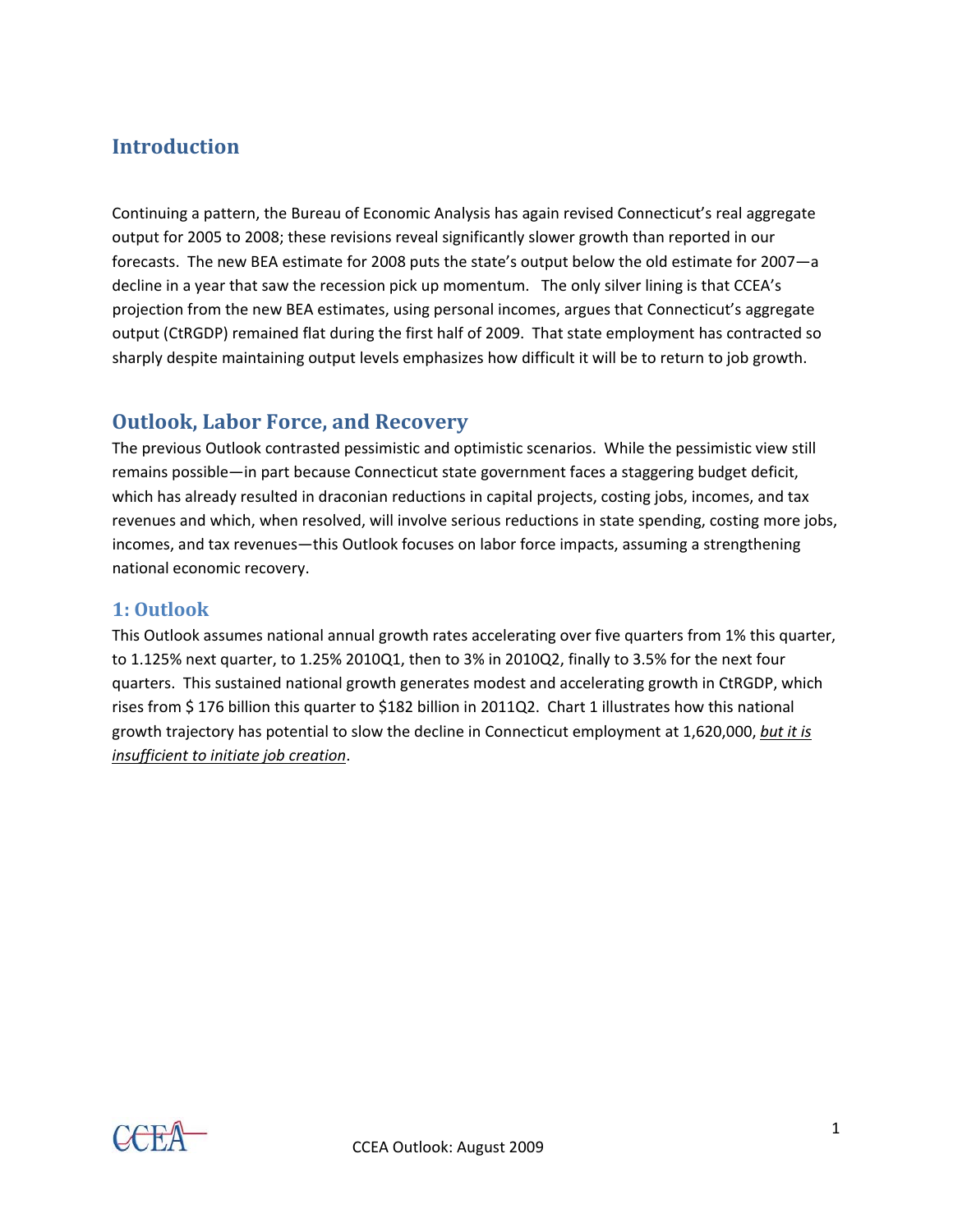

#### **Chart 1: Connecticut Employment Outlook 2005Q1 to 2011Q2**

### **2. Labor Force**

US labor market adjustments during the recent recession have had the heaviest impact on young workers, who now suffer a 17.5% unemployment rate. Those who self-identify as African American face unemployment approaching 16%. In addition to the official numbers, Connecticut's labor force participation has dropped by 9,000 since January, 2009—individuals probably disproportionately drawn from these two groups. The shrinkage in the labor force would have been larger but for seniors, many of whom, under financial duress, continue to work, look for work, or even re-enter the workforce—they are the only group to increase labor force participation significantly.

Chart 2 illustrates US unemployment rates by ethnic groups and age cohort based on U. S. Bureau of Labor data, seasonally adjusted by the CCEA. Using 2000Q1 as the starting point captures the peak US labor force participation, when economic potential was closest to being realized.

In the last nine years, the CT unemployment rate has doubled from 4.0% to 8.0%, with the increased unemployment coming almost entirely since the end of 2006. Nationally, that doubling has also occurred among whites (3.5% to 8.5%). In 2000, unemployment among African Americans was more than double that of whites (7.75% versus 3.5%). While the relative differences have shrunk, the current unemployment rate among African Americans (15.3%) shows that they are taking the brunt of the recession. In contrast, unemployment rates among Asians have fallen (7.5% to 6.0%).

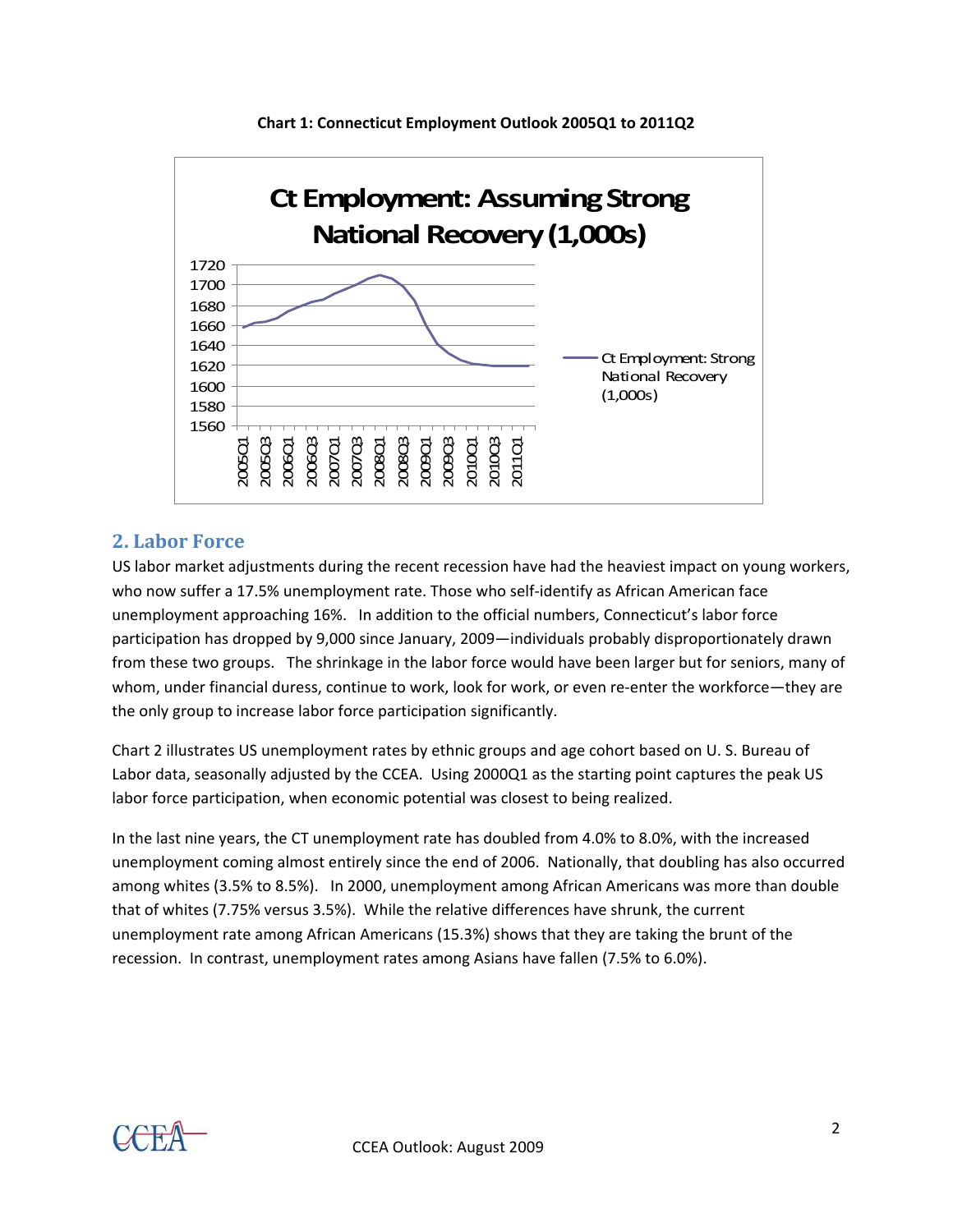

#### **Chart 2: US Seasonally Adjusted Unemployment Rates by Ethnicity and Selected Age Cohorts**

**2000Q1 and 2009Q2**

Similarly to African Americans, unemployment rates among those in their first years of labor force participation have typically been higher historically than for the total labor force, as shown by 2000Q1 rates of 4.0% and 9.6%. By 2009Q2, the unemployment rate among those aged 16‐24 years rose to 17.5%. While the BLS does not publish the rate of unemployment by both age and ethnicity, the rate for African American youth is likely above 20%, with all the inherent issues related to such high rates of unemployment.

The historically low unemployment rate among seniors, age 55 and over, has more than doubled from 2.7% to 6.7%. This increase results in part from the current financial crisis, including erosion of pensions, as well as better health and increasing longevity of seniors. The participation rate of seniors has jumped from 32.4% to 40.0%, as Chart 3 illustrates. The only other participation rate to rise was among Asians; though minor, it rose from 66.1% to 66.3%.

Seniors aside, labor force participation rates have fallen overall and among the other ethnic groups. Over the last year these rates of decline have been double those over the entire nine‐year period. This result indicates that individuals are leaving the labor force, discouraged with the odds of finding employment. It also means that unemployment rates understate the loss in capacity relative to the both the Nation's and Connecticut's potential to produce. The only upside may be a willingness of workers to gain more education when job prospects are so poor.

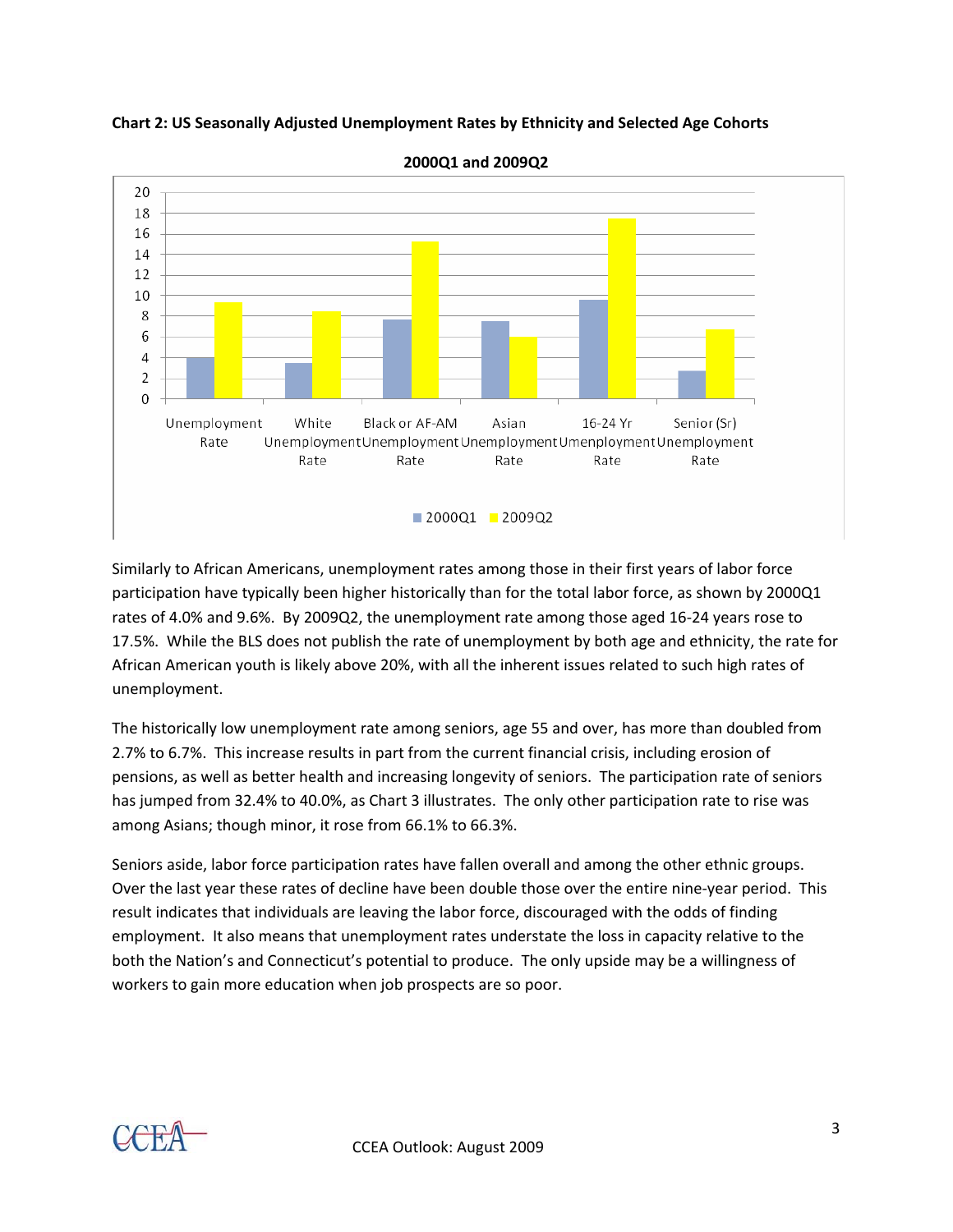

**Chart 3: US Seasonally Adjusted Labor Force Participation Rates by Ethnicity and Selected Age Cohorts**

**2000Q1 and 2009Q2**

Ethnic unemployment rates are available for seniors. Chart 4 shows senior unemployment rates have increased in aggregate and among whites (2.5% to 6.7%) and Black and African Americans (4.2% to 7.6%), but fallen among Asians (7.5% to 6.0%).





### **3. CT Initiatives**

The current budget crisis in Connecticut has resulted in a sharp reduction in publicly funded capital projects, costing the state thousands of jobs and the income they generate, as well as an apparent freezing of private initiatives. Notably, the decision to curtail capital projects has slowed, if not stopped,